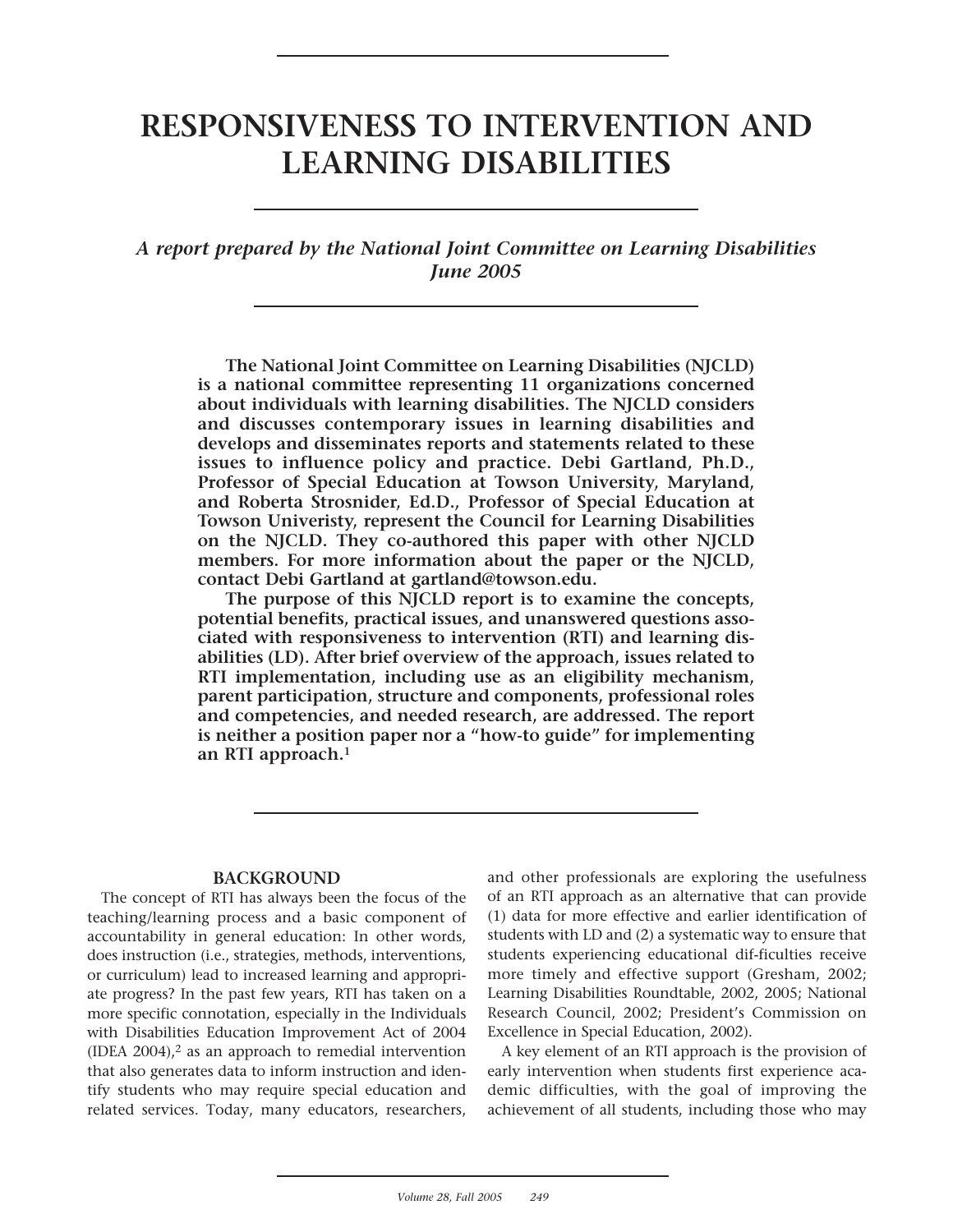have LD. In addition to the preventive and remedial services this approach may provide to at-risk students, it shows promise for contributing data useful for identifying LD. Thus, a student exhibiting (1) significantly low achievement and (2) insufficient RTI may be regarded as being at risk for LD and, in turn, as possibly in need of special education and related services. The assumption behind this paradigm, which has been referred to as a dual discrepancy (Fuchs, Fuchs, & Speece, 2002), is that when provided with quality instruction and remedial services, a student without disabilities will make satisfactory progress.

Core concepts of an RTI approach are the systematic (1) application of scientific, research-based interventions in general education; (2) measurement of a student's response to these interventions; and (3) use of the RTI data to inform instruction. The consensus of the 14 organizations forming the 2004 LD Roundtable3 was that data from an RTI process should include the following:

- 1. High-quality, research-based instruction and behavioral supports in general education.
- 2. Scientific, research-based interventions focused specifically on individual student difficulties and delivered with appropriate intensity.
- 3. Use of a collaborative approach by school staff for development, implementation, and monitoring of the intervention process.
- 4. Data-based documentation reflecting continuous monitoring of student performance and progress during interventions.
- 5. Documentation of parent involvement throughout the process.
- 6. Documentation that the timelines described in the federal regulations §300.532-300.533 are adhered to unless extended by mutual written agreement of the child's parents and a team of qualified professionals as described in §300.540.
- 7. Systematic assessment and documentation that the interventions used were implemented with fidelity.

# **HISTORICAL PERSPECTIVE**

Three major developments concerning the education of students with learning problems have coalesced to establish RTI as a promising approach. First, longstanding concerns about the inadequacies of the ability-achievement discrepancy criterion – which was a component of the Individuals with Disabilities Education Act of 1997 for identifying LD – have accentuated the need to develop alternative mechanisms for the identification of LD. At the LD Summit of August 2001, sponsored by the Office of Special Education Programs, RTI was the alternative proposed by several researchers (e.g., Gresham, 2002; Marston, 2001).

Second, special education has been used to serve struggling learners who do not have LD or other disabilities. An RTI approach has been suggested as a way to reduce referrals to special education by providing well-designed instruction and intensified interventions in general education, thereby distinguishing between students who perform poorly in school due to factors such as inadequate prior instruction from students with LD who need more intensive and specialized instruction.

A third major reason for the increased interest in an RTI approach has been the abundance of recent research on reading difficulties, in particular, the national network of research studies coordinated by the National Institute of Child Health and Human Development (NICHD). A number of NICHD research studies have demonstrated that well-designed instructional programs or approaches result in significant improvements for the majority of students with early reading problems. In summarizing this research, Lyon and his colleagues (2001) argued that early identification and prevention programs could reduce the number of students with reading problems by up to 70%. These findings make a strong case for systematically providing early intervention in basic reading skills in primary-grade general education classrooms.

An RTI approach resembles various initiatives from the past two decades to establish collaborative or consultative problem-solving mechanisms to design and implement effective interventions within general education for students who are experiencing difficulties. These mechanisms have been referred to as teacher assistance teams, regular education initiatives, prereferral interventions, and problem-solving teams. The exact composition and characteristics of such a collaborative problem-solving process may vary. It may involve professionals from general education, special education, English Language Learning, and pupil personnel services, as well as administrators and parents. Participants may interact in different ways (e.g., teacher-consultant, teacher-teacher dyads, teams of educators), and the process may involve multiple stages (e.g., beginning with a parent consultation or teacher-specialist dyad, and expanding as needed to a larger or more specialized problem-solving team). The constant factor is the use of a systematic problem-solving process involving such steps as (1) identifying and analyzing the problem, including collection of baseline data; (2) generating possible strategies or interventions; (3) implementing an intervention plan; (4) monitoring student progress to determine success; and (5) reviewing and revising plans as needed.

IDEA 2004 addresses the use of RTI in two respects. First, it allows for the use of RTI data as part of an evaluation for special education to assist in the identifica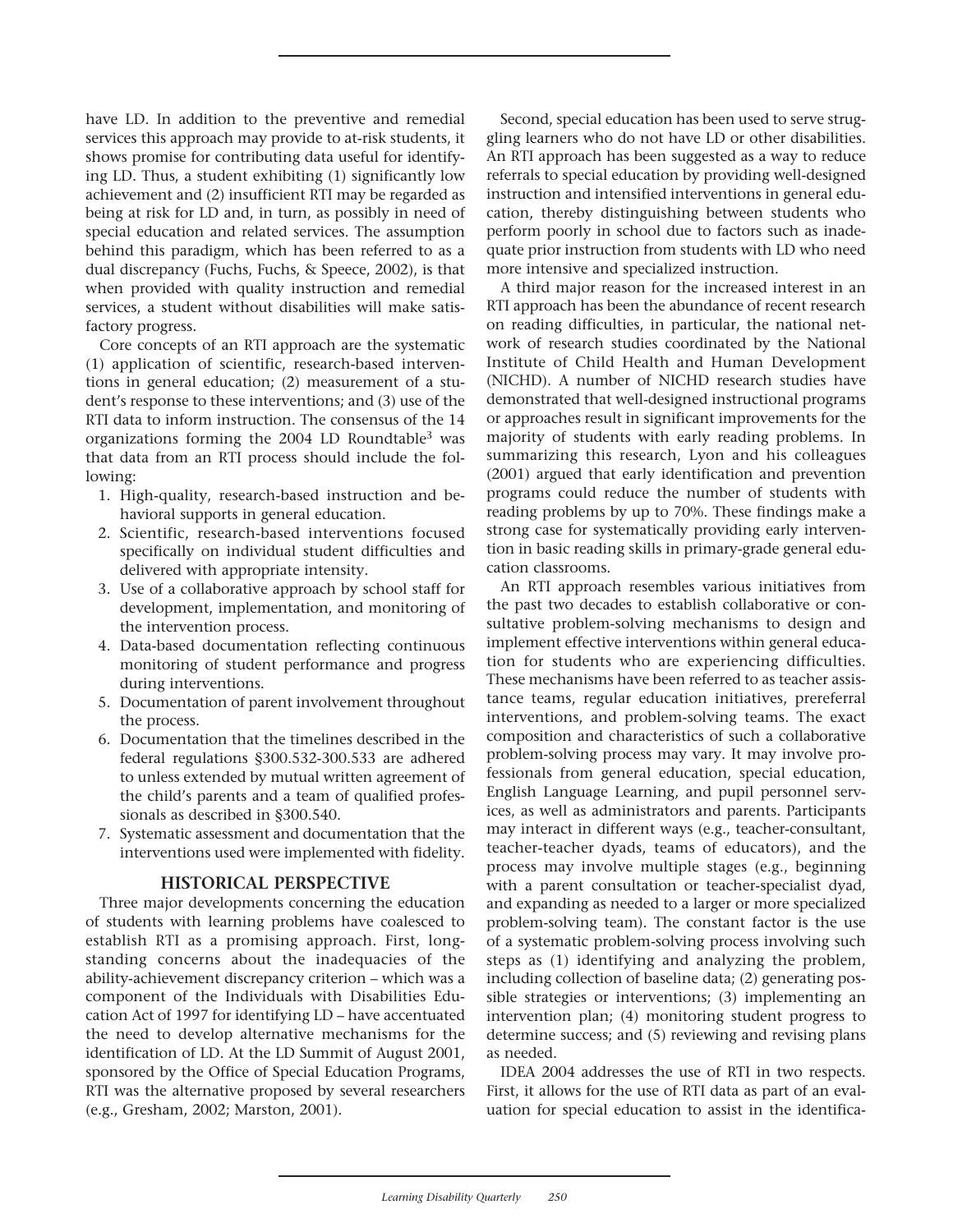tion and determination of eligibility of students with LD, conceivably as an alternative to use of the abilityachievement discrepancy criterion. Second, it creates the option of using up to 15% of Part B funds for "early intervening services … for students … who have not been identified as needing special education or related services but who need additional academic and behavioral support to succeed in a general education environment."

# **STRUCTURE AND COMPONENTS**

The application of RTI is typically understood within the context of a multitiered model or framework that delineates a continuum of programs and services for students with academic difficulties. Although no universally accepted model or approach currently exists, the many possible variations can be conceptualized as elaborations on or modifications of the following threetiered model:

- 1. Tier 1: High-quality instructional and behavioral supports are provided for all students in general education.
	- School personnel conduct universal screening of literacy skills, academics, and behavior.
	- Teachers implement a variety of researchsupported teaching strategies and approaches.
	- Ongoing, curriculum-based assessment and continuous progress monitoring are used to guide high-quality instruction.
	- Students receive differentiated instruction based on data from ongoing assessments.
- 2. Tier 2: Students whose performance and rate of progress lag behind those of peers in their classroom, school, or district receive more specialized prevention or remediation within general education.
	- Curriculum-based measures are used to identify which students continue to need assistance, and with what specific kinds of skills.
	- Collaborative problem solving is used to design and implement instructional support for students that may consist of a standard protocol<sup>4</sup> or more individualized strategies and interventions.
	- Identified students receive more intensive scientific, research-based instruction targeted to their individual needs.
	- Student progress is monitored frequently to determine intervention effectiveness and needed modifications.
	- Systematic assessment is conducted to determine the fidelity or integrity with which instruction and interventions are implemented.
- Parents are informed and included in the planning and monitoring of their child's progress in Tier 2 specialized interventions.
- General education teachers receive support (e.g., training, consultation, direct services for students), as needed, from other qualified educators in implementing interventions and monitoring student progress.
- 3. Tier 3: Comprehensive evaluation is conducted by a multidisciplinary team to determine eligibility for special education and related services.
	- Parents are informed of their due process rights and consent is obtained for the comprehensive evaluation needed to determine whether the student has a disability and is eligible for special education and related services.
	- Evaluation uses multiple sources of assessment data, which may include data from standardized and norm-referenced measures; observations made by parents, students, and teachers; and data collected in Tiers 1 and 2.
	- Intensive, systematic, specialized instruction is provided and additional RTI data are collected, as needed, in accordance with special education timelines and other mandates.
	- Procedural safeguards concerning evaluations and eligibility determinations apply, as required by IDEA 2004 mandates.

Variations on this basic framework may be illustrated by options often found within Tier 2. For example, Tier 2 might consist of two hierarchical steps, or sub-tiers (e.g., a teacher first collaborates with a single colleague, then, if needed, problem-solves with a multidisciplinary team, creating in effect a four-tiered model). Alternatively, more than one type of intervention might be provided within Tier 2 (e.g., both a standard protocol and individualized planning, based on the student's apparent needs).

RTI is a critical component of a multitiered service delivery system. The goal of such a system is to ensure that quality instruction, good teaching practices, differentiated instruction, and remedial opportunities are available in general education, and that special education is provided for students with disabilities who require more specialized services than what can be provided in general education. The continuous monitoring of the adequacy of student response to instruction is particularly relevant to an RTI approach as a means of determining whether a student should move from one tier to the next by documenting that existing instruction and support is not sufficient. For example, in moving from Tier 2 to Tier 3, insufficient responsiveness to high-quality, scientific, research-based intervention may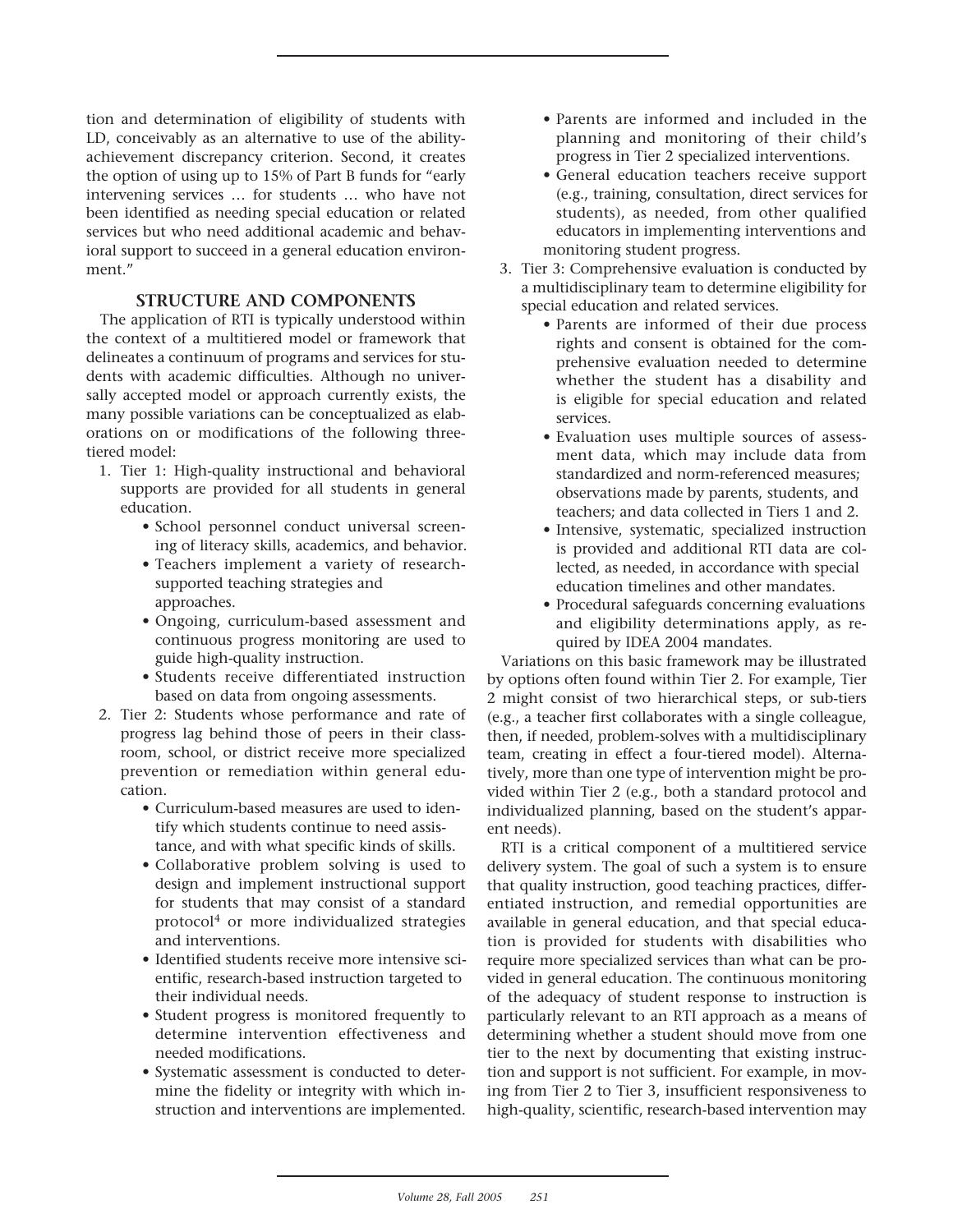be cause to suspect that a student has a disability and should be referred for a special education evaluation. In addition, however, the right of a parent, state education agency, or a local education agency to initiate a request for an evaluation at any time is maintained in IDEA 2004.

## **PARENT PARTICIPATION**

There is widespread agreement that parent-school partnerships are essential to improving educational outcomes for all students, including those with LD. The role and level of involvement of parents and families in an RTI approach can be shaped by answers to questions such as the following:

- What provisions are in place for including parents in state and local planning if an RTI approach is being considered?
- What provisions ensure that parents will be involved in all phases of the RTI?
- What written materials inform parents of their right to refer their child at any time for a special education evaluation as guaranteed under IDEA 2004?
- What written materials inform parents of the criteria for determining eligibility under IDEA 2004 and the role of RTI data in making that determination?

A concern often expressed by parents of students with LD about an RTI process is whether ongoing, meaningful involvement in their child's education will depend more on their own knowledge and initiative than on school efforts. Certainly, positive home– school partnerships will depend on commitment by both parents and school personnel.

#### **POTENTIAL BENEFITS**

An RTI approach, with its focus on student outcomes, may increase accountability for all learners within general education whether or not they are eventually referred for special education and related services. An RTI approach promotes collaboration and shared responsibility among general educators, special educators, teachers of English Language Learners, related service personnel, administrators, and parents.

In additional to these general education benefits, proponents of an RTI approach cite several other potential benefits:

1. *Earlier identification of students by means of a problem-solving approach rather than by an ability-achievement discrepancy formula.* An RTI approach has the potential to eliminate the "wait to fail" situation that occurs when an ability-achievement discrepancy formula is used to determine whether a student qualifies as having LD. When a psychometric formula is used to establish the discrepancy criterion, it is difficult to identify students as having LD until at least the third grade.

Under an RTI approach, students may receive specialized interventions at a much earlier point in their schooling, and considerably in advance of any determination of special education eligibility (Vaughn & Fuchs, 2003).

2. *Reduction in the number of students referred for special education and related services.* One goal of an RTI approach is to distinguish students whose achievement problems are due to LD or other disabilities that require special education and related services from the larger group of students with achievement problems due to other causes. By providing appropriate instruction for students at risk as well as for those with LD, an RTI approach has the potential to reduce the number of students referred for special education and related services (see Deno, Grimes, Reschly, & Schrag, 2001; Ikeda & Gustafson, 2002; Tilly, Grimes, & Reschly, 1993).

3. *Reduction in the overidentification of minority students.* The RTI approach shows promise for reducing the bias in the assessment of students from culturally and linguistically diverse backgrounds, and for providing a positive impact on the disproportionate placement of African-American students in special education. Marston, Muyskens, Lau, and Canter, (2003) noted a reduction in both the number of African-American students referred for evaluation and the number placed in special education over a 4-year period in the Minneapolis Public Schools when an RTI approach was used. Attention to and concern about possible bias is reflected in IDEA 2004, which requires that states not only keep track of how many minority students are being identified for special education, but also provide "comprehensive, coordinated, early-intervention programs" for students in groups that are determined to be overrepresented.

4. *Provision of more instructionally relevant data than traditional methods of identification.* An RTI approach emphasizes progress monitoring through the use of curriculum-based or classroom-based assessment, student portfolios, teacher observations, and criterion-referenced standard achievement measures. Thus, if a child is eventually identified as having LD, instructionally relevant information, whether it indicates what did not work or what has not yet been tried, will be available to guide the team in developing the student's individualized education program (IEP).

# **RTI AS AN ELIGIBILITY MECHANISM: ISSUES AND CONCERNS**

The use of RTI for determining eligibility for special education and related services has generated controversy, both on practical and conceptual grounds. These concerns focus on systematic errors and accuracy in identifying students with LD.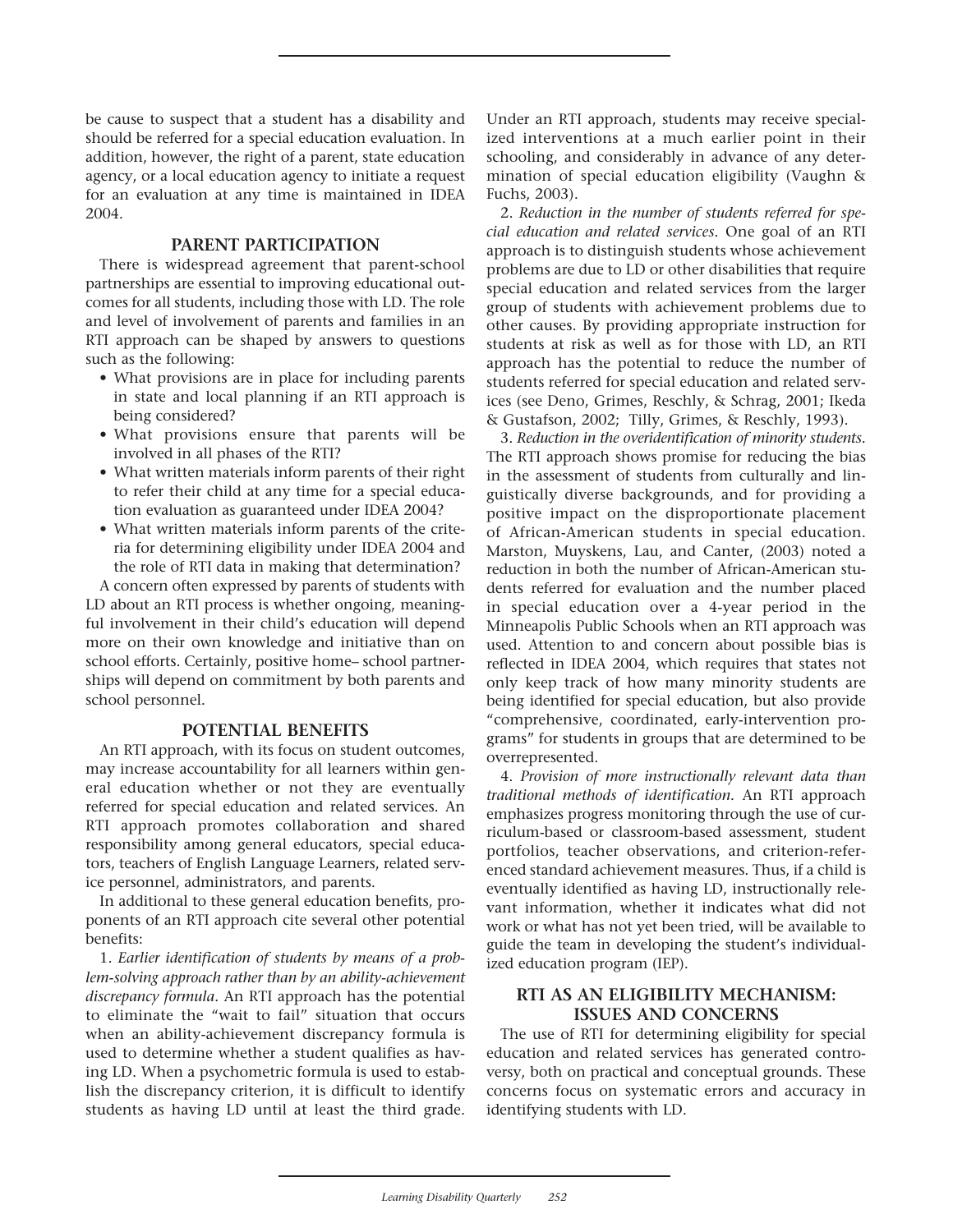A particular concern is whether RTI is prone to systematic errors in identifying students with LD. For example, the underachievement criterion may exclude some high-ability students with LD from special education. These students, by compensating with their intellectual strengths and making good use of support services, often manage to achieve within the normal range and, therefore, are unlikely to receive the early individualized instruction that would enable them to make academic progress consistent with their abilities. As another example, there are students who are underachievers and do not respond to intervention who may be inappropriately identified as having a learning disability. This includes environmentally disadvantaged, minority, and English Language Learners who are overrepresented within the population of underachieving students and students who are at risk and in need of specialized supports and instruction for other reasons (e.g., lack of motivation, emotional stress).

Although RTI alone is not sufficient to identify a learning disability, RTI data could serve as an important component of a comprehensive evaluation for the identification of a learning disability and the determination of eligibility for special education and related services. Thus, RTI can establish a pool of at-risk students who may be in need of the multifaceted evaluation required by IDEA 2004 to determine if the student has a learning disability. However, research on large-scale implementation of RTI will be necessary to determine the efficacy of RTI for differentiating students with LD from those with other disabilities and from students without disabilities.

# **IMPLEMENTATION ISSUES**

# *Basic Decisions About Implementation*

Before implementation of one of the many RTI models can begin in a district, several basic decisions must be made about the structure and components to be selected, as well as how students will move through the process.

*Selecting structure and components.* The most basic decision is selecting and defining the specific structure and components of the service delivery system that will be used. Current RTI implementation models use a generally similar structure with some common components, but they also show variations. Some initiatives include relatively rigid tiers, while in others the number of tiers varies in different school districts, depending on resources and other factors. For example, a district might adopt a "standard protocol" model with two fairly rigid tiers (e.g., a single type of remedial program as the sole basis for assessing RTI) or a multitiered model having three more flexible tiers. The model and components selected will influence the personnel, resources, and decision-making processes to be implemented.

*Balancing rigidity and flexibility.* As RTI models become more widely implemented in schools, questions are being raised about the degree of rigidity or flexibility built into the implementation. A relatively stable framework involving greater consistency across schools, districts, and states may increase the opportunity and likelihood that successful models can be researched and replicated. On the other hand, flexibility in timelines and structure can be more responsive to the uniquely individual needs of students with LD and maximize problem-solving opportunities. That flexibility requires staff with a broad range of skills and competencies and who are comfortable in a less structured environment. The flexible approach also makes both meaningful research and replication more problematic. The flexibility-rigidity decision can be expected to affect the degree of student individualization, the sophistication required of personnel, the cost of staff resources, the suitability for meaningful research, and the likelihood of replication.

*Movement within and between tiers.* At present there is little agreement or data about what specific criteria or cut scores optimize decisions about movement through the tiers. Similarly, the mandate that scientific, researched-based instruction be used limits the choices for beginning reading instruction and raises difficult questions about instructional options in such areas as mathematics, reading comprehension, and written expression, in which few scientific, research-based interventions exist at the elementary or secondary level.

*Intervention fidelity and other instructional issues.* Major challenges to implementation of an RTI model are decisions about selecting and monitoring researchbased interventions that are matched to students and implemented with fidelity and appropriate intensity, frequency, and duration. Other instructional issues that must be resolved include the environments in which various interventions will be provided and who will provide the interventions. Also to be resolved are the scheduling and the time needed for the team decision-making process, programs, interventions, and supports.

# *Resources*

To implement an RTI approach, many questions about ensuring adequate resources must first be resolved. Some of the challenges that must be addressed are as follows.

*Time.* Implementation of an RTI approach can be expected to create a need for decisions about adjustments in daily student, teacher, and administrative schedules and time for decision-making team meetings to be incorporated into school, personnel, and parent schedules. Time for professional development will need to be allotted both prior to adopting a new approach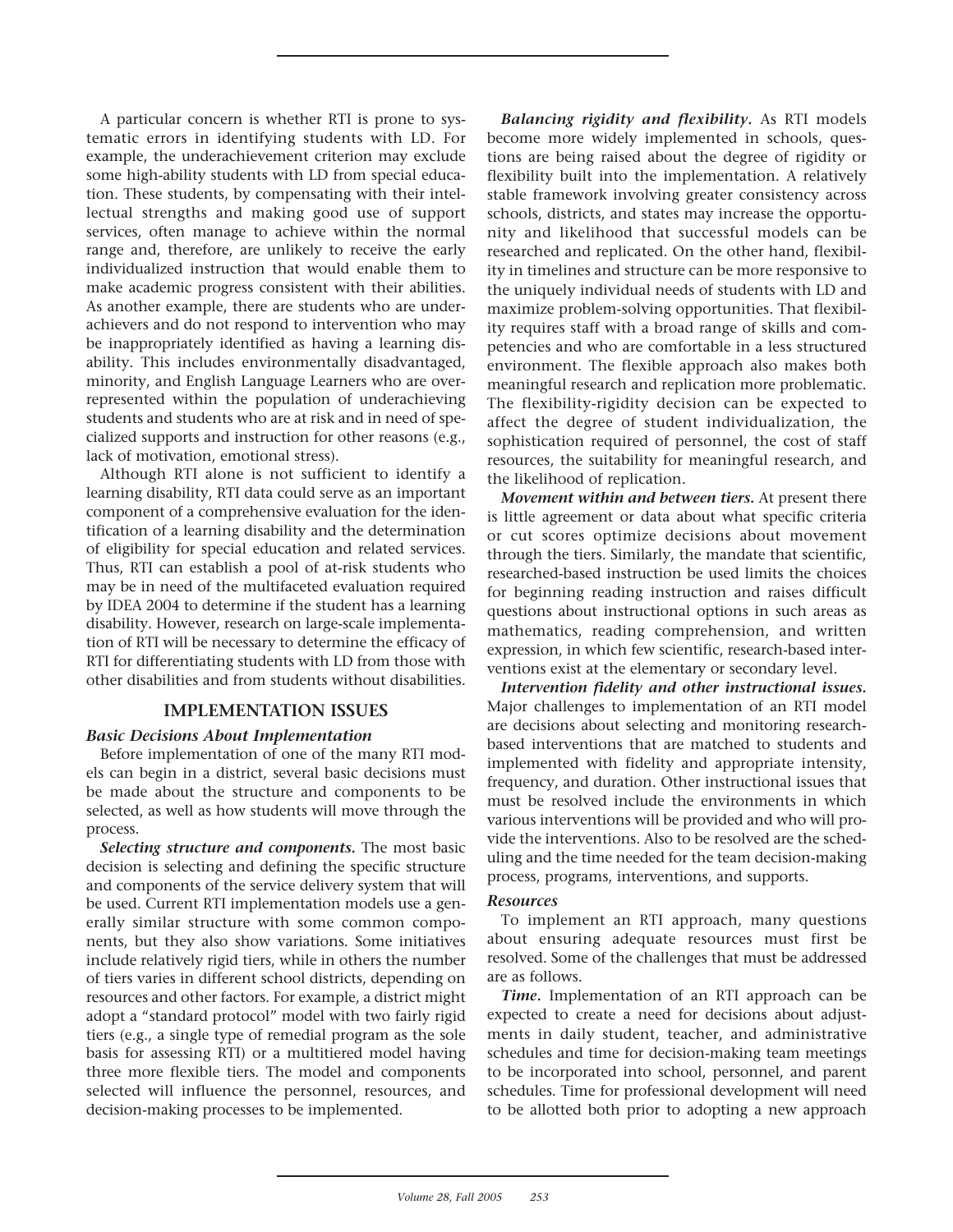and on an ongoing basis. Other critical decisions concern timelines for the phasing in of an RTI approach, the establishment of timelines for the minimum and maximum time a student may spend in various tiers, and how much time will be given to specific instruction or intervention efforts.

*Space and materials.* An important part of successful implementation of an RTI approach is provision of needed space and materials. These will include space for conducting intensive small-group or tutoring interventions, as well as the materials and technology required for professional development, evidence-based and intensive instruction, progress monitoring, evaluation, and record keeping.

*Documentation.* For school personnel there will be in-creased paperwork due to data collection and documentation demands for the progress monitoring, classification criteria, movement between levels, intervention documentation, and other record keeping that are critical for following the progress of individual students in an RTI approach. The President's Commission on Excellence in Special Education (2002) identified the amount of paperwork as the main cause of dissatisfaction among special education teachers. How much this would be ameliorated by the availability and use of computers and other technological devices and assistance from paraprofessionals, however, remains an unresolved question.

*Financial support.* Although several RTI models have been implemented in various parts of the United States, there is very little information available about the comparative costs of RTI and more traditional service delivery models. However, the changing personnel needs, increased resource requirements, and added professional development activities typical of initial implementation of an RTI model all suggest there will be increased costs, at least in the short term. Designated instructional services, such as speech and language, occupational therapy, educational therapy, and psychological services will also need continued funding.

It has been proposed that special education funds be used by general education to cover the cost of intensified instruction for students who are falling behind. If the number of students in special education were not to decrease, resources for students who are in need of special education and related services would have to be curtailed unless additional funds are allocated.

# *Personnel Roles and Competencies*

NJCLD has long been concerned with the professional preparation of general education teachers, special education teachers, related service providers, and paraprofessionals who serve students with LD. (See NJCLD papers entitled *Learning disabilities: Preservice preparation of general and special education teachers, 1997; Professional* *development for teachers, 1999; and Learning disabilities: Use of paraprofessionals, 1998.)* However, all of the RTI models currently being proposed, explored, or used will require new roles for and/or changes in the roles of instructional, related services, and administrative personnel.

## *New Roles for Professionals in Education*

For all education professionals, the new instruction, assessment, documentation, and collaborative activities required for RTI implementation will create new challenges.

#### For example,

- 1. General education teachers will need to compile relevant assessment data through continuous progress monitoring and respond appropriately to the findings.
- 2. Special education, pupil personnel, related services, and other support professionals (e.g., special education teachers, speech-language pathologists, school psychologists, reading specialists, educational therapists, occupational and physical therapists, and audiologists) need to help design, interpret, and assess data as well as suggest instructional approaches.
- 3. Specialists, including special education teachers and LD specialists providing more intensive interventions, will be expected to master a variety of scientific, research-based methods and materials, and provide them with fidelity to groups of various sizes in different environments.
- 4. Administrative and supervisory staff will have to determine needed roles and competencies, existing skill levels, and professional development requirements in order to provide immediate and ongoing training activities in these critical areas.
- 5. Critical questions also will arise about how a particular RTI approach will affect the specific roles and competencies required of education professionals. Decisions about these roles and resulting needed competencies include the following:
	- Who is to deliver and monitor the high-quality instruction needed in the various settings of RTI?
	- Who will schedule and determine the composition of each decision-making team?
	- Who will manage and supervise placement, services, and follow-up activities?
	- Who will have formal responsibility for ensuring that all professionals involved in an RTI approach possess the specific needed competencies and attitudes?
	- Who will ensure ongoing involvement of and approval by parents?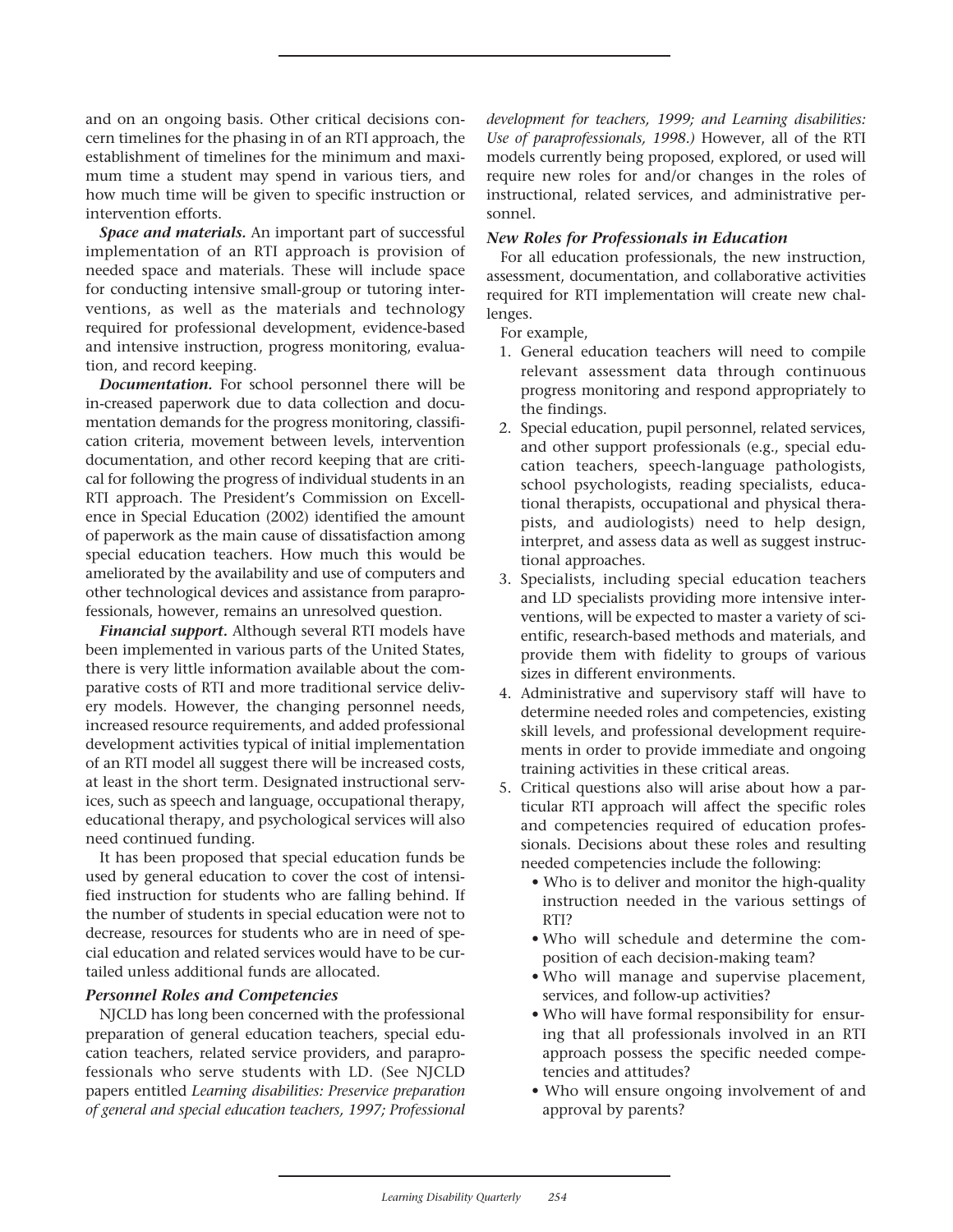In some cases, the answers to such questions may influence an RTI approach adopted, suggest needed adaptations, prompt professional development efforts, or result in delay, scaling back, or abandonment of a specific RTI approach. Answers to these questions may lead to additional ones, such as (1) are there competencies unique to successful teaching of students with LD? (2) how can the needed competencies be developed in novice and experienced professionals? and (3) which competencies best match the roles and competencies of RTI models?

#### *New Competencies in Professional Educators*

*Competencies in LD.* Effective implementation of RTI requires new roles for school personnel who serve students with LD. There may be an overlap between the competencies required of special education, general education, and related service providers. Uncertainty exists about the levels of competence required for fulfilling the diagnostic, instructional, collaborative, and consultative roles expected of personnel who serve students with LD. For example, an RTI approach will require that (1) general education teachers provide evidence-based, differentiated instruction, continuous data monitoring, and timely identification of nonresponsive students; and (2) the general education teacher or specialist will provide individualized, more intensive instruction for nonresponsive students in one of several settings. These two examples suggest that schools will need a staff with a wide range of competencies.

*Other factors affecting competency.* One of the most fundamental questions about ensuring competence in teachers and related service professionals focuses on the skills critical for beginning professionals, in contrast to those expected of experienced, but perhaps less up-todate, practicing professionals. Most seem to agree that field experiences and mentoring are vital to the success and retention of beginning professionals. Similarly, there is general agreement that recent instructional research, especially in early decoding skills needed for reading, must be integrated into the practice of both beginning and practicing teachers. Less evident but equally important are collaborative skills for all personnel. In school cultures that treat general education and special education as separate, it may be difficult to develop the interdependence expected in an RTI approach. Strategic planning and staff development will be needed to address all of these factors and support the successful implementation of RTI.

*Documenting competencies and qualifications.* The impact of factors such as state licensure, higher education accreditation, certification routes, private agency training, and the requirements of No Child Left Behind and IDEA 2004 will be important considerations if the needed competencies are to be internalized and applied in practice with individual students in the range of RTI settings.

The most common way to recognize qualifications and competence in the professions, including teaching, is documentation from a recognized state agency or professional organization. Certification or licensure by a state is generally considered evidence of competence in the area for which it is received. More recently, other routes have become available, such as alternate certification, the National Board for Professional Teaching Standards certification, certificates from nonprofit organizations, and formal recognition from a variety of other entities that acknowledge training and/or experience. Each of these provides potential routes for documentation of competencies needed to contribute effectively within an RTI approach.

*Recruitment and retention of qualified personnel*. A critical problem is ensuring the availability of highly qualified teachers to provide effective instruction, intervention, and collaboration. Whether the new responsibilities of an RTI approach, especially when successful, will motivate teachers to stay in classrooms (i.e., if it acts as a career ladder) is an empirical question.

# **RESEARCH**

Current research on RTI may be characterized as having two strands: (1) intervention studies investigating the efficacy and delivery of special remedial methods and (2) field studies evaluating the RTI process itself. Intervention studies, such as the NICHD research summarized earlier, address the types of interventions that presumably would be implemented in an RTI approach. This research has formed the basis for introducing language in IDEA 2004 that permits school districts to "use a process that determines if the child responds to scientific, research-based intervention as part of the evaluation procedures" for identifying a learning disability.

# *Intervention Studies*

The primary focus of intervention studies on LD, to date, has been reading (i.e., phonemic awareness and word decoding) in the early grades. Experimental evidence indicates that various reading interventions in the primary grades may be used without loss of efficacy if the interventions are evidence based. For example, Foorman and Torgesen (2001) described the different interventions used in four different Texas schools, which included different reading programs, different lengths of instruction, and different small-group sizes. All four schools maintained satisfactory performance levels in early reading. Torgesen et al. (2001) found that two different reading programs gave essentially the same outcomes when both were used in intensive oneto-one instruction. When McMaster, Fuchs, Fuchs, and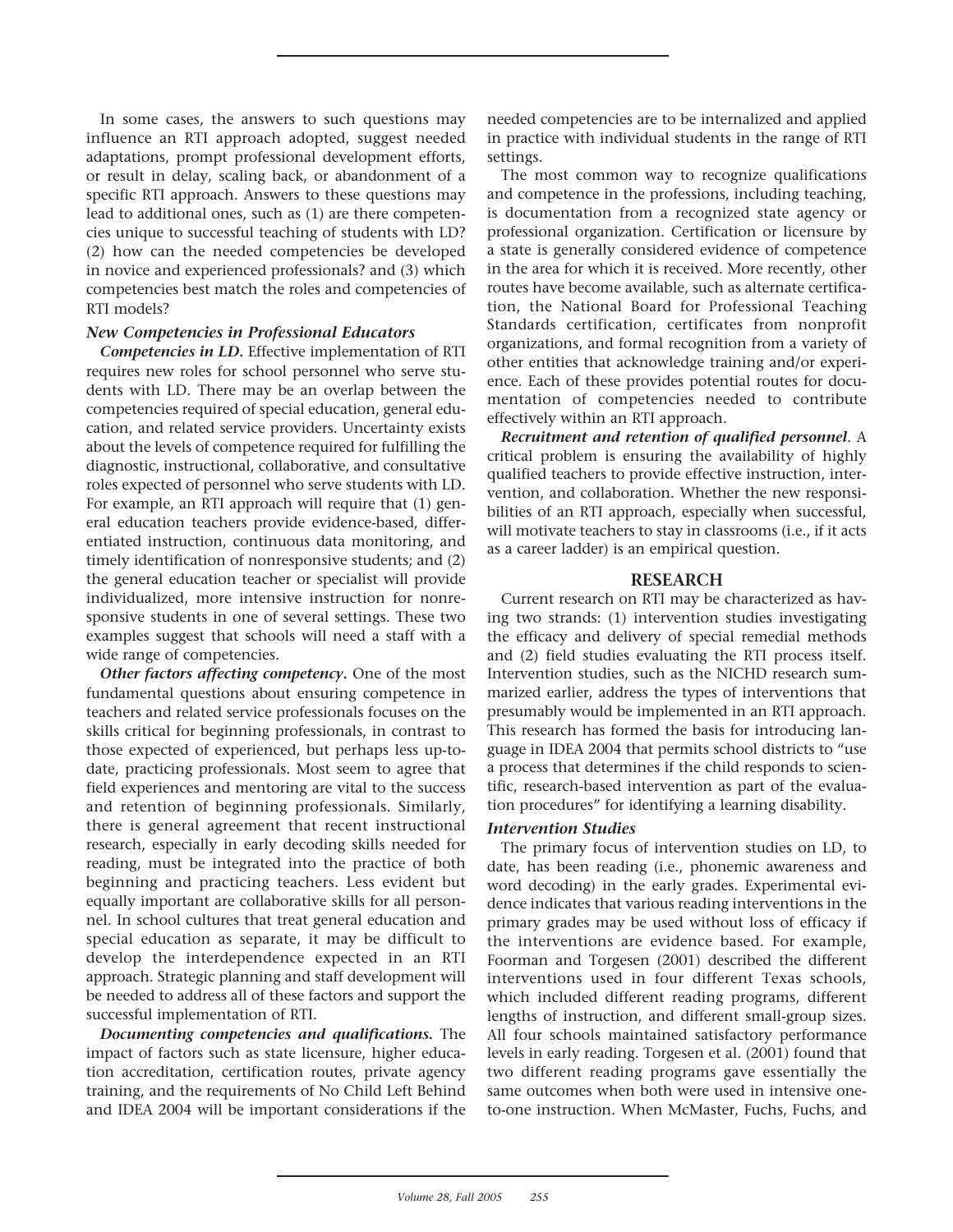Compton (2003) explored outcomes of three interventions (Peer Assisted Learning Strategies [PALS], adapted PALS, and one-to-one tutoring 35 minutes per day three times per week), they found no statistically significant differences in reading among the three groups. It would seem that, taken as a group, these studies suggest that instruction in small groups with high response rates, immediate feedback, and sequential mastery of topics – all typical of good teaching – are more important than the specific evidence-based program used (see Vaughn, Gersten, & Chard, 2000). Unfortunately, however, there is little information in intervention studies about if or how an RTI process is used. Finally, intervention studies need to be conducted to address higher-level reading skills (e.g., reading comprehension) and other content areas (e.g., math computation and reasoning, written language) at different levels (i.e., middle and high school).

#### *Field Studies*

The use of an RTI approach in actual practice is the focus of field studies, which explore the application of a problem-solving approach using either standard protocols or individualized interventions (e.g., Conway & Kovaleski, 1998; Ikeda & Gustafson, 2002; Marston et al., 2003; McNamara & Hollinger, 2003). These studies have found that RTI has lowered the proportion of minority students identified as having LD (Marston et al., 2003) and have changed the way support services were used (Ikeda & Gustafson, 2002).

Their findings, however, did not address a number of key questions, such as the success rate at each grade level, the number of students who received interventions beyond the first three grades, the number of students who received interventions and returned to general education but needed subsequent interventions, and criteria for movement between tiers. Information on the latter issue would be especially useful to educators. Is achievement determined by classroom, local, state, or national norms, and/or by reaching benchmarks? Choice of the expected achievement level becomes critical for determining the number of students eligible for intensive instruction, as does the choice of the test itself and the constructs for which it serves as an indicator or marker. When various districts make different choices, an increase in the variability of eligible students from district to district also can be expected to increase.

There is little information from the field studies about the instructional methods and materials used and about whether interventions are research based, the number of students in the studies identified as having a learning disability having other disabilities or not having a disability, or the number being served in special education after leaving the primary grades.

Other questions yet to be addressed include the following: (1) How many different interventions should be used until a child is considered nonresponsive? (2) If the intervention is based solely on what is taught in the general classroom, but more intensively, in smaller groups, or for longer periods of time, how successfully does the child keep up with the general education curriculum? (3) If the intervention is different from classroom instruction, how successful are the transitions back to the classroom? Transitions become especially relevant in the higher grades because a student who had a focused, individualized intervention may return to a classroom where the pace is much quicker, learning is from lecture and textbook, and the vocabulary is much more specialized and dense. As D. Fuchs, Mock, Morgan, and Young (2003) noted, "the higher the level, and the more specialized and intensive the instruction, the greater the disjunction between it and the classroom" (p. 168).

Medium- and large-scale field studies of the RTI process are being encouraged and accelerated by the National Research Center on Learning Disabilities (NRCLD), jointly coordinated by faculty at Vanderbilt University and the University of Kansas, and funded by the U.S. Department of Education. The overarching goal of the NRCLD is to conduct research, develop recommendations, and provide training to help administrators, teachers, parents, and policy makers address the complex issues surrounding the identification of students with LD who need special education and related services (NRCLD, 2005).

The NRCLD, working with the six Regional Resource Centers, is charged with identifying and studying sites noted for using best practices with respect to RTI. Sites that demonstrate effective RTI use and that meet criteria enabling replication can become exemplars and studied as large-scale pilot projects and, perhaps, recommended for broad adoption. The long-term goal is to identify sites that successfully demonstrate over time improved achievement and academic success beyond elementary school for all students, including students with LD, students with other disabilities, and students without disabilities. These models would then be recommended to states as models for broad adoption (NRCLD, 2003, 2004).

# *The Need for Further Research*

While there is a pressing need for research and evaluation data about RTI, it is an enormously complex undertaking. The need for evaluating the implementation of RTI in actual practice, particularly in large-scale applications, is paramount. However, it is important to acknowledge that the outcomes of RTI implementation will vary on a number of key factors, such as selection and fidelity of interventions, decisions about time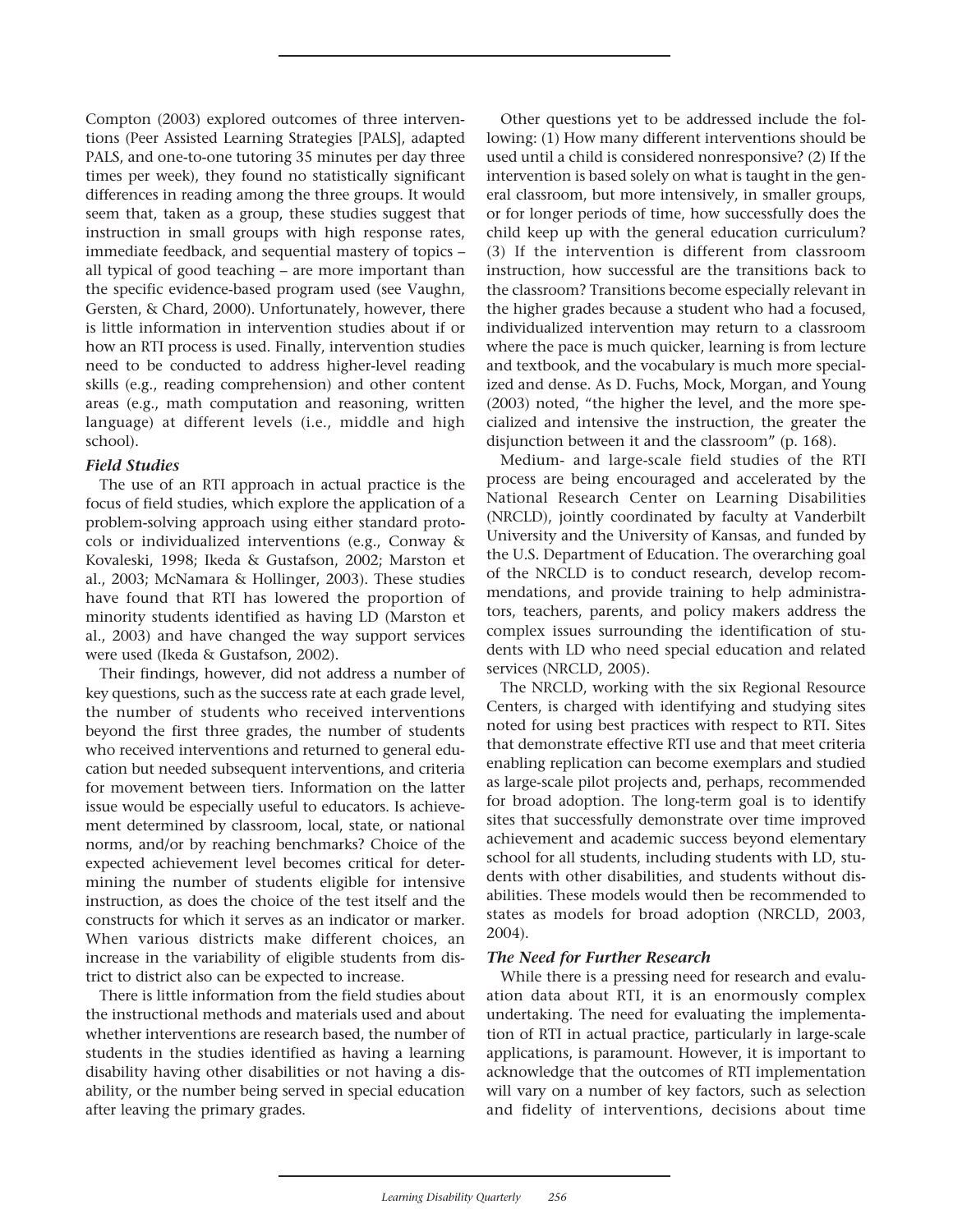frames, criteria for movement among tiers, resources, and staff training. These and other key factors will affect generalization and replication of results. Strict adherence to meeting established research standards is critical for informing instruction and vital for improving the academic outcomes and life success for students with LD.

#### **SUMMARY**

In recent years, a problem-solving approach referred to as responsiveness to intervention (RTI) has received increased attention as a process of remedial interventions that can help generate data to guide instruction and identify students with LD who may require special education and related services. Core concepts include the systematic (1) application of scientific, researchbased interventions in general education; (2) measurement of student responses to the interventions; and (3) use of the response data to change the intensity or type of subsequent intervention.

Historically, RTI refines earlier initiatives such as prereferral intervention and teacher assistance teams. Recent interest in RTI has emerged from concern about the inadequacies of the ability–achievement discrepancy criterion for identifying LD, the need to reduce referrals to special education by using well-designed instruction and intensified interventions in general education, and the recent NICHD-coordinated research on early reading difficulties indicating that early intervention could significantly reduce reading problems in students. IDEA 2004 now includes language permitting the use of data from a process that determines if the child responds to scientific, research-based intervention as part of the evaluation procedures as an alternative criterion to the ability-achievement discrepancy. In addition, up to 15% of Part B funds can be used for "early intervening services … [for those needing] additional academic and behavioral support. …"

Although there is no universal RTI model, it is generally understood to include multiple tiers that provide a sequence of programs and services for students showing academic difficulties. Briefly, Tier 1 provides high-quality instruction and behavioral supports in general education, Tier 2 provides more specialized instruction for students whose performance and rate of progress lag behind classroom peers, and Tier 3 provides comprehensive evaluation by a multidisciplinary team to determine if the student has a disability and is eligible for special education and related services.

Although parent participation is widely recognized as essential to improving educational outcomes for students, many parents express concern about whether ongoing, meaningful involvement will occur in an RTI model. How will they be included in state and local planning? Involved in all phases of an RTI process? Informed of their referral rights? Will their child's education depend more on their own knowledge and initiative than on school efforts? Certainly, positive parent-school partnerships will depend on commitment by both home and education professionals.

Potential benefits cited by RTI proponents include (a) earlier identification of students with LD using a problem-solving approach rather than an abilityachievement discrepancy formula with the expectation of minimizing "wait to fail," (b) reduction in the number of students referred for special education, (c) reduction in the overidentification of minority students, (d) data that are maximally relevant to instruction, (e) focus on student outcomes with increased accountability, and (6) promotion of shared responsibility and collaboration.

While RTI seems to encourage addressing the needs of students at risk, the use of RTI for eligibility purposes has raised questions about whether RTI is prone to systemic errors in identifying students with LD. For example, some high-ability students with intellectual strengths and support may achieve in the normal range and be denied the individualized instruction enabling them to make academic progress consistent with their ability.

Although it is generally agreed that RTI can identify a pool of at-risk students, it does not appear to be sufficient to identify a specific learning disability. It may, however, serve as an important component of an evaluation for special education eligibility. Research data from large-scale implementation of RTI are needed to determine the efficacy of RTI for differentiating a specific learning disability from other disabilities and students without disabilities.

Before implementation of an RTI approach, many issues about the structure and components to be used, as well as how students will move through the process, must be addressed and efficacy research conducted. In selecting the number of tiers, instructional options, and timelines to be used, models will vary along a flexibility–rigidity continuum. The result will affect such factors as degree of individualization, cost of staff resources, and likelihood of replication. Factors that affect movement within and between tiers, such as cut scores, timelines for team decision-making, and where interventions are provided, must also be resolved so that access to services is maximized and delay of services, including special education, is avoided.

Ensuring availability of needed resources is also an important step prior to implementation. What space and materials will be required? How will student and teacher schedules be affected? What time must be allowed for phase-in and professional development? How will the impact of increased documentation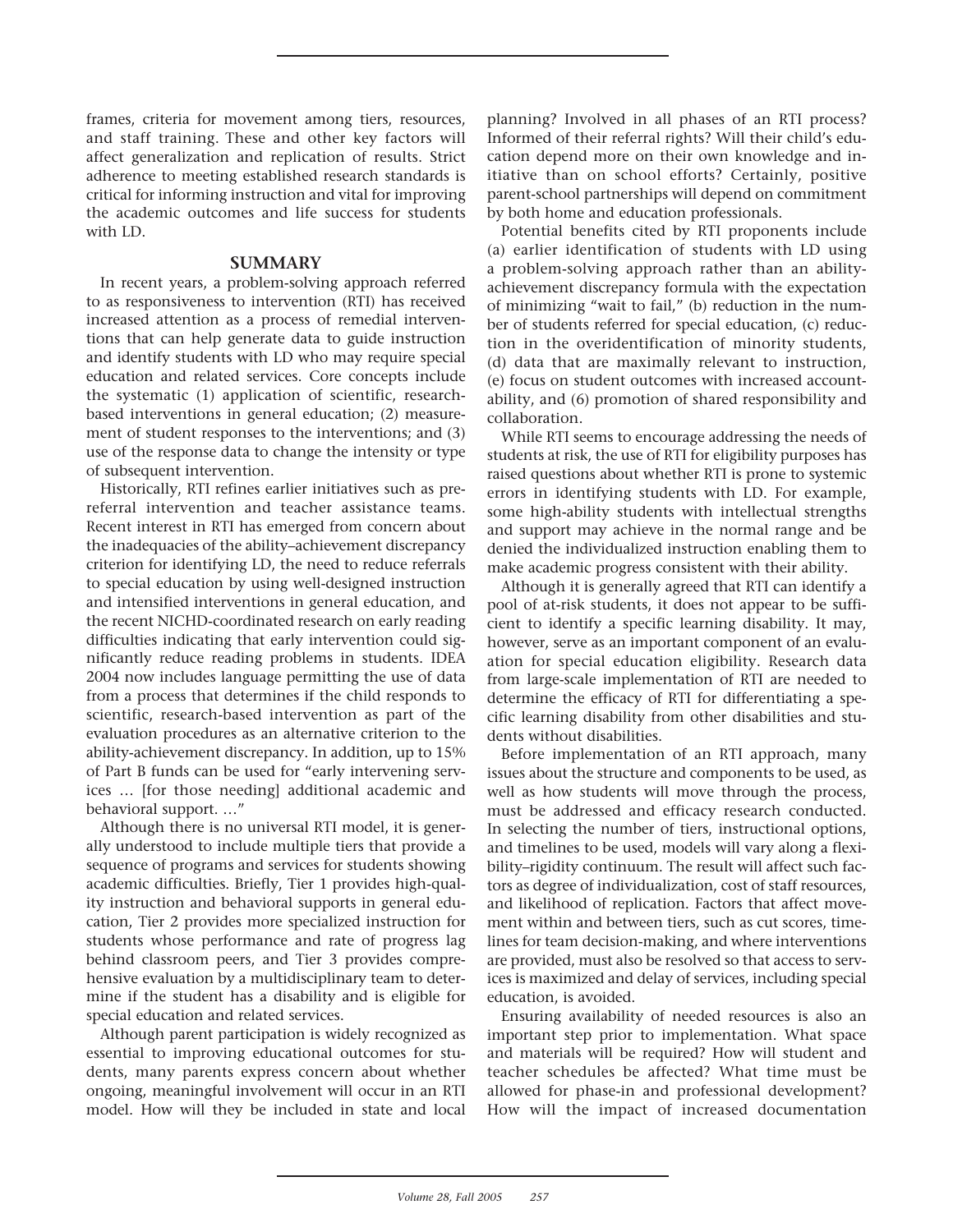requirements be minimized? Especially unclear is the answer to the question of whether costs will increase or decrease and by how much.

Although NJCLD has long been concerned about professional preparation, RTI approaches will require new or changed roles for administrators, general education and special education teachers, and related services personnel. Questions arise about how needed professional development will be determined, provided, and followed up. What are the specific competencies required to provide high-quality scientific, research-based interventions, continuous progress monitoring, and timely recognition of nonresponsiveness in general education? What types of field experience and mentoring are most helpful to novice and practicing teachers? How will collaborative skills be fostered within the culture of the school?

Once vital competencies are determined, the question of what documentation can ensure that those competencies are actually in the repertoire of professionals must be asked. Does state licensure address the needed competencies or are alternate certification, board certification, or other formal documentation of competence useful? A related, and growing, personnel problem is the difficulty in recruiting and retaining highly qualified teachers, especially when career ladders have not proven effective and advanced certification often results in teachers moving out of the classroom. It is not yet known whether the new responsibilities of RTI will motivate teachers to stay in classrooms.

Research on RTI has primarily focused on intervention studies that investigate the delivery and efficacy of instructional methods and materials or on field studies that explore the instructional components that might be incorporated into an RTI approach. Intervention studies, many of which have been conducted by the NICHD, formed the basis for the provision in IDEA 2004 that permits "use of a process that determines if the child responds to scientific, research-based intervention as part of the evaluation procedures" for identifying LD. Focusing on early skills in decoding, these studies have shown that many evidence-based early reading programs are equally effective, if instruction is focused, uses small groups, ensures high response rates, includes immediate feedback, and follows a sequential mastery of topics. Field studies of RTI have explored the actual practices applied in problem-solving approaches using either standard protocols or individualized interventions. Although existing studies have found changes in the way support services were used and identified a lower proportion of minority students as having LD, many key questions have not yet been addressed. These include student success rates over time and the numbers of children beyond third grade receiving continued interventions or returning to general education, as well as the effects of various criteria for adequate response to intervention and achievement norms or benchmarks based on classroom, local, or state criteria on eligibility for tiers or for special education and related services.

Of special interest is the work of the National Research Center on Learning Disabilities, which is seeking to identify and study medium- and large-scale RTI sites that use best practice and meet criteria enabling replication. Using these as pilot sites, the goal is to recognize RTI models that demonstrate improved achievement in students with and without disabilities beyond the primary years and assist others in adopting such proven models. While the need for such research and evaluation is pressing, it is an enormously complex undertaking. Large-scale implementation of RTI will vary widely depending on factors such as the selection and fidelity of interventions, tiers, resources, timelines, and professional development. Careful reporting of such variables and adherence to established research standards will be critical to shaping RTI models that successfully inform and enhance instruction.

The National Joint Committee on Learning Disabilities intends that this paper will encourage study and consideration of the information, issues, and research related to RTI in order to guide its thoughtful implementation, advance the field of special education, and enhance the academic outcomes and life success of all students, including students with learning disabilities.

#### **REFERENCES**

- Conway, S. J., & Kovaleski, J. F. (1998). A model for statewide special education reform: Pennsylvania's Instructional Support Teams. *International Journal of Educational Reform, 7,* 345–351.
- Deno, S., Grimes, J., Reschly, D., & Schrag, J. (2001). *PSM review team report.* Minneapolis, MN: Minneapolis Public Schools.
- Foorman, B. R., & Torgesen, J. (2001). Critical elements of classroom and small group instruction promote reading success in all children. *Learning disabilities: Research and Practice, l6*(4), 203–212.
- Fuchs, D., Mock, D., Morgan, P., & Young, C. (2003). Responsiveness-to-intervention: Definitions, evidence, and implications for the learning disabilities construct. *Learning Disabilities: Research and Practice, 18*(3), 157–171.
- Fuchs, L. S., Fuchs, D., & Speece, D. L. (2002). Treatment validity as a unifying construct for identifying learning disabilities. *Learning Disability Quarterly, 25,* 33–45.
- Gresham, F. M. (2002). Responsiveness to intervention: An alternative approach to the identification of learning disabilities. In R. Bradley, L. Danielson, & D. P. Hallahan (Eds.), *Identification of learning disabilities: Research to practice* (pp. 467–519). Mahwah, NJ: Erlbaum.
- Ikeda, M. J., & Gustafson, J. K. (2002). *Heartland AEA 11's problemsolving process: Impact on issues related to special education* (Research Rep. No. 2002-01). Johnston, IA: Heartland Area Education Agency.
- Individuals with Disabilities Education Improvement Act (IDEA) of 2004, PL 108-446, 20 U.S.C. §§ 1400 *et seq.*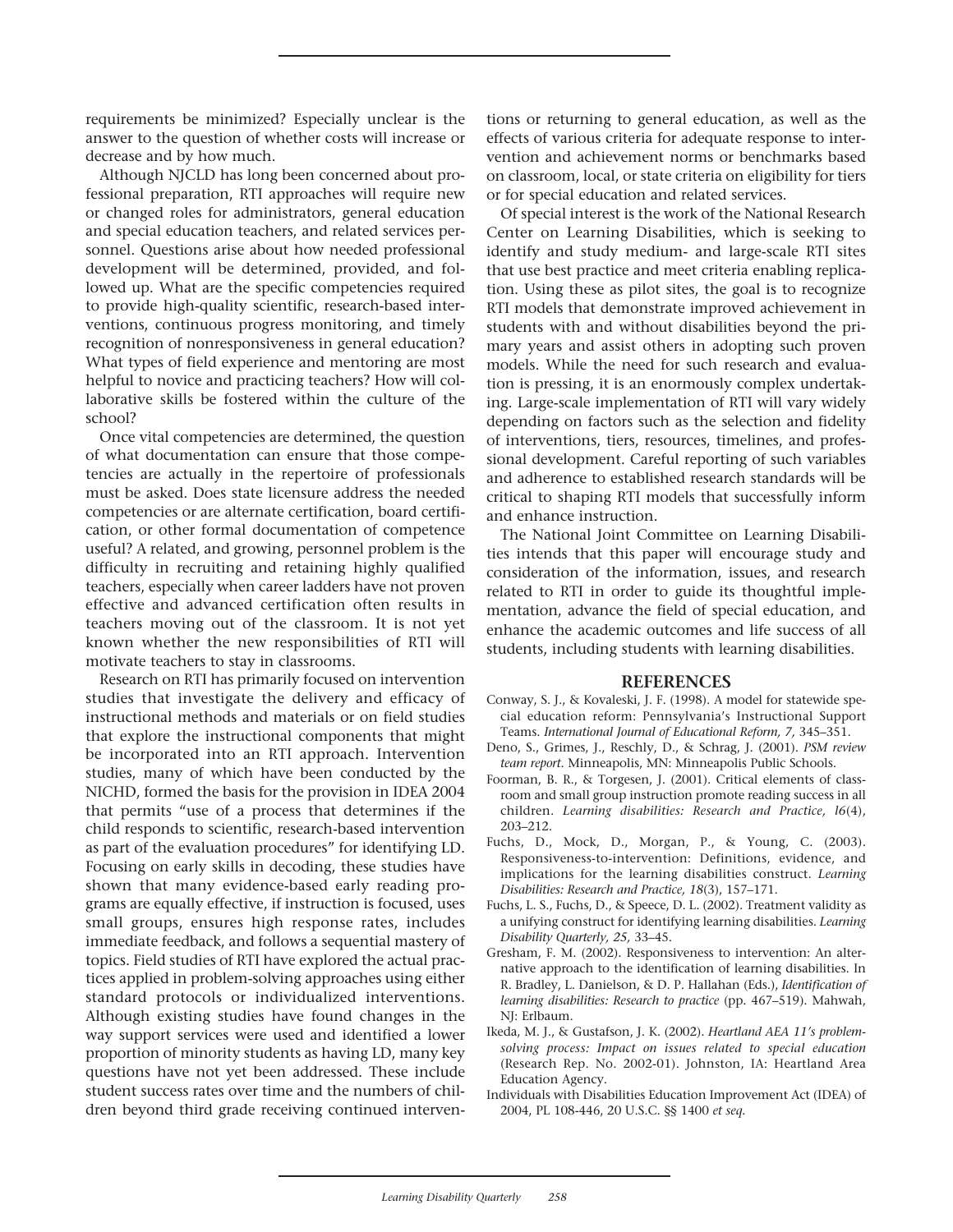- Learning Disabilities Roundtable. (2002, July). *Specific learning disabilities: Finding common ground.* Washington, DC: American Institutes for Research. Retrieved from http://www.ncld.org/ advocacy/Common Ground.doc
- Learning Disabilities Roundtable. (2005, February). *Comments and recommendations on regulatory issues under the Individuals with Disabilities Education Improvement Act of 2004, Public Law 108- 446.* Retrieved from http://www.nasponline.org/advocacy/ 2004LDRoundtableRecsTransmittal.pdf
- Lyon, G. R., Fletcher, J. M., Shaywitz, S. E., Shaywitz, B. A., Torgesen, J. K., Wood, F., et al. (200l). Rethinking learning disabilities. In C. E. Finn Jr., A. J. Rotherham, & C. R. Hokanson Jr. (Eds.), *Rethinking special education for a new century* (pp. 259–287). Washington, DC: Thomas B. Fordham Foundation. Retrieved from http://www.excellence.net/library/specialed/index.html
- Marston, D. (2001, August). *A functional and interventionbased assessment approach to establishing discrepancy for students with learning disabilities.* Paper presented at the LD Summit, Washington, DC.
- Marston, D., Muyskens, P., Lau, M., & Canter, A. (2003). Problemsolving model for decision making with high-incidence disabilities: The Minneapolis experience. *Learning Disabilities: Research and Practice, 18*(3), 187–200.
- McMaster, K. I., Fuchs, D., Fuchs, L. S., & Compton, D. I. (2003, December). *Responding to nonresponders: An experimental field trial of identification and intervention methods.* Paper presented at the NRCLD symposium, Responsiveness to Intervention, Kansas City, MO. Retrieved from www.nrcld.org
- McNamara, K., & Hollinger, C. (2003). Intervention-based assessment: Evaluation rates and eligibility findings. *Exceptional Children, 69*(2), 181–193.
- National Joint Committee on Learning Disabilities. (1997). Learning disabilities: Preservice preparation of general and special education teachers. In *Collective perspectives on issues affecting learning disabilities* (2nd ed., pp. 99–107). Austin, TX: Pro-Ed.
- National Joint Committee on Learning Disabilities. (1998). Learning disabilities: Use of paraprofessionals. In *Collective perspectives on issues affecting learning disabilities* (2nd ed., pp. 79–98). Austin, TX: Pro-Ed.
- National Joint Committee on Learning Disabilities. (1999). Professional development for teachers. In *Collective perspectives on issues affecting learning disabilities* (2nd ed., pp. 69–78). Austin, TX: Pro-Ed.
- National Research Center on Learning Disabilities. (2003, June). *Information sheet for Regional Resource Centers.* Retrieved from http://www.nrcld.org
- National Research Center on Learning Disabilities. (2004). *Understanding responsiveness to intervention in learning disabilities determination*. Retrieved from http://www.nrcld.org
- National Research Center on Learning Disabilities. (2005). *National Research Center on Learning Disabilities mission.* Retrieved from http://www.nrcld.org/mission.shtml.
- National Research Council. (2002). *Executive summary: Disproportionate representation of minority students in special education.* Washington, DC: Author.
- President's Commission on Excellence in Special Education. (2002). *A new era: Revitalizing special education for children and their families.* Washington, DC: Author.
- Tilly III, W. D., Grimes, J., & Reschly, D. (1993, September-December). Special education system reform: The Iowa story. *Communiqué, 22,* 1-4.
- Torgesen, J. K., Alexander, A. W., Wagner, R. K., Rashotte, C. A., Voeller, K. S., & Conroy, T. (2001). Intensive remedial instruc-

tion for children with reading disabilities: Immediate and longterm outcomes from two instructional approaches. *Journal of Learning Disabilities, 34,* 33–58, 78.

- Vaughn, S., & Fuchs, L. (2003). Redefining learning disabilities as inadequate response to intervention: The promise and potential problems. *Learning Disabilities: Research and Practice, l8*(3), 137–146.
- Vaughn, S., Gersten, R., & Chard, J. E. (2000). The underlying message in LD intervention research: Findings from research syntheses. *Exceptional Children, 67,* 99–114.

#### **RESOURCES**

- Bradley, R., Danielson, L., & Hallahan, D. P. (Eds.). (2002). *Identification of learning disabilities: Research to practice.* Mahwah, NJ: Erlbaum.
- Donovan, M. S., & Cross, C. T. (2002). *Minority students in special education and gifted education.* Washington, DC: National Academy Press.
- Fletcher, J. M., & Reschly, D. J. (2005, Winter). Changing procedures for identifying learning disabilities: The danger of perpetuating old ideas. *The School Psychologist,* 10–15.
- Gerber, M. M. (2003, December). *Teachers are still the test.* Paper presented at the NRCLD symposium, Responsiveness to Intervention, Kansas City, MO. Retrieved from http:// www.nrcld.org
- Hale, J. B., Naglieri, J. A., Kaufman, A. S., & Kavale, K. A. (2004, Winter). Specific learning disability classification in the new Individuals with Disabilities Act: The danger of good ideas. *The School Psychologist,* 6–13, 29–30.
- Kavale, K. A., Kaufman, A. S., Naglieri, J. A., & Hale, J. B. (2005, Winter). Changing procedures for identifying learning disabilities: The danger of poorly supported ideas. *The School Psychologist,* 16–25.
- Scruggs, T. E., & Mastropieri, M. A. (2002). On babies and bathwater: Addressing the problems of identification of learning disabilities. *Learning Disability Quarterly, 25,* 155–168.
- Vaughn, S. (2003, December). *How many tiers are needed for response to intervention to achieve acceptable prevention outcomes?* Paper presented at the NRCLD symposium, Responsiveness to Interven-tion, Kansas City, MO. Retrieved from http:// www.nrcld.org
- Vellutino, F., Scanlon, D., & Lyon, G. R. (2000). Differentiating between difficult-to-remediate and readily remediated poor readers: More evidence against the IQ-achievement discrepancy definition of reading disability. *Journal of Learning Disabilities, 33,* 223–238.

# **NOTES**

 $1.$  In this report, RTI is described as an approach, rather than a single model, because there are many variations on its basic theme.

<sup>2.</sup> IDEA 2004, Sec  $614(b)(6)(B)$ : "In determining whether a child has a specific learning disability, a local education agency may use a process that determines if the child responds to scientific, researched-based intervention as part of the evaluation procedures described in paragraphs (2) and (3)."

<sup>3.</sup> The 2004 LD Roundtable was a collaborative workgroup formed to provide recommendations and comments on IDEA 2004 regulations for the identification and eligibility of students with LD.

4. D. Fuchs et al. (2003) used the term *standard protocol* to refer to an approach in which students with similar difficulties (e.g., problems with reading fluency) are given a research-based intervention that has been standardized and shown to be effec